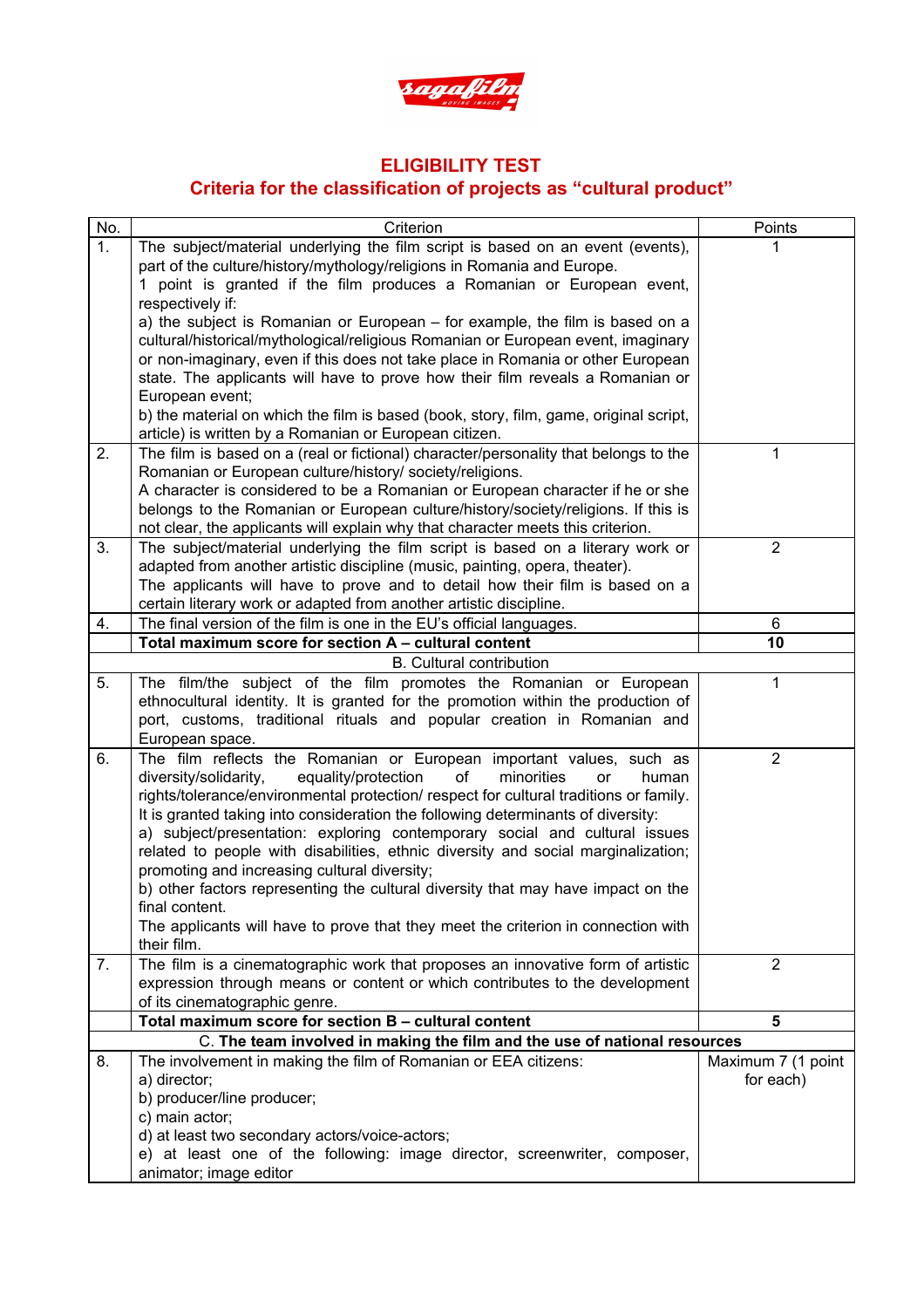

|     | f) at least one of the following: scenographer/art director, costume designer,<br>makeup artist, hairstyle artist, sound editor, musicians/orchestra;<br>cameraman/image<br>operator,<br>assistant<br>director<br>film<br>g)<br>(1st<br>AD),<br>director/production manager, post production supervisor, sound engineer,<br>colourist.                                                                                                                                                                                                                                                                                                                                          |           |
|-----|---------------------------------------------------------------------------------------------------------------------------------------------------------------------------------------------------------------------------------------------------------------------------------------------------------------------------------------------------------------------------------------------------------------------------------------------------------------------------------------------------------------------------------------------------------------------------------------------------------------------------------------------------------------------------------|-----------|
| 9.  | The involvement in making the film of Romanian or EEA citizens, others than<br>those mentioned at point 8<br>At least 20% of the members of the filmmaking team made in Romania, except<br>for those mentioned at C.8, are Romanian citizens or citizens of the EEA<br>member states - 1 point.<br>At least 30% of the members of the filmmaking team made in Romania, except<br>for those mentioned at C.8, are Romanian citizens or citizens of the EEA<br>member states $-2$ points.<br>At least 50% of the members of the filmmaking team made in Romania, except<br>for those mentioned at C.8, are Romanian citizens or citizens of the EEA<br>member states $-3$ points. | Maximum 3 |
| 10. | The shooting location is in Romania or one of the studios on the territory of<br>Romania.<br>If one day of shooting is in Romania - 1 point.<br>Over 10% of the total number of shootings days are in Romania, but more than<br>one shooting day $-2$ points.<br>Over 20% of the total number of shootings days are in Romania - 3 points.<br>Over 30% of the total number of shootings days are in Romania - 4 points.<br>Over 40% of the total number of shootings days are in Romania - 5 points.<br>Over 50% of the total number of shootings days are in Romania – 6 points.                                                                                               | Maximum 6 |
| 11. | The finalization of the film production takes place in Romania, namely:<br>If it uses a laboratory in Romania (film processing, digital transposition,<br>internegative, image editing, colour corrections $etc$ ,) – 1 point.<br>If it uses a cutting studio in Romania - 1 point.<br>If it uses graphical effects studio in Romania - 1 point.<br>If it uses a studio of recording sound, music etc. in Romania - 1 point.                                                                                                                                                                                                                                                    | Maximum 4 |
|     | C. The team involved in making the film and the use of national resources                                                                                                                                                                                                                                                                                                                                                                                                                                                                                                                                                                                                       | 20        |
|     | <b>MAXIMUM TOTAL (sections A+B+C)</b>                                                                                                                                                                                                                                                                                                                                                                                                                                                                                                                                                                                                                                           | 35        |